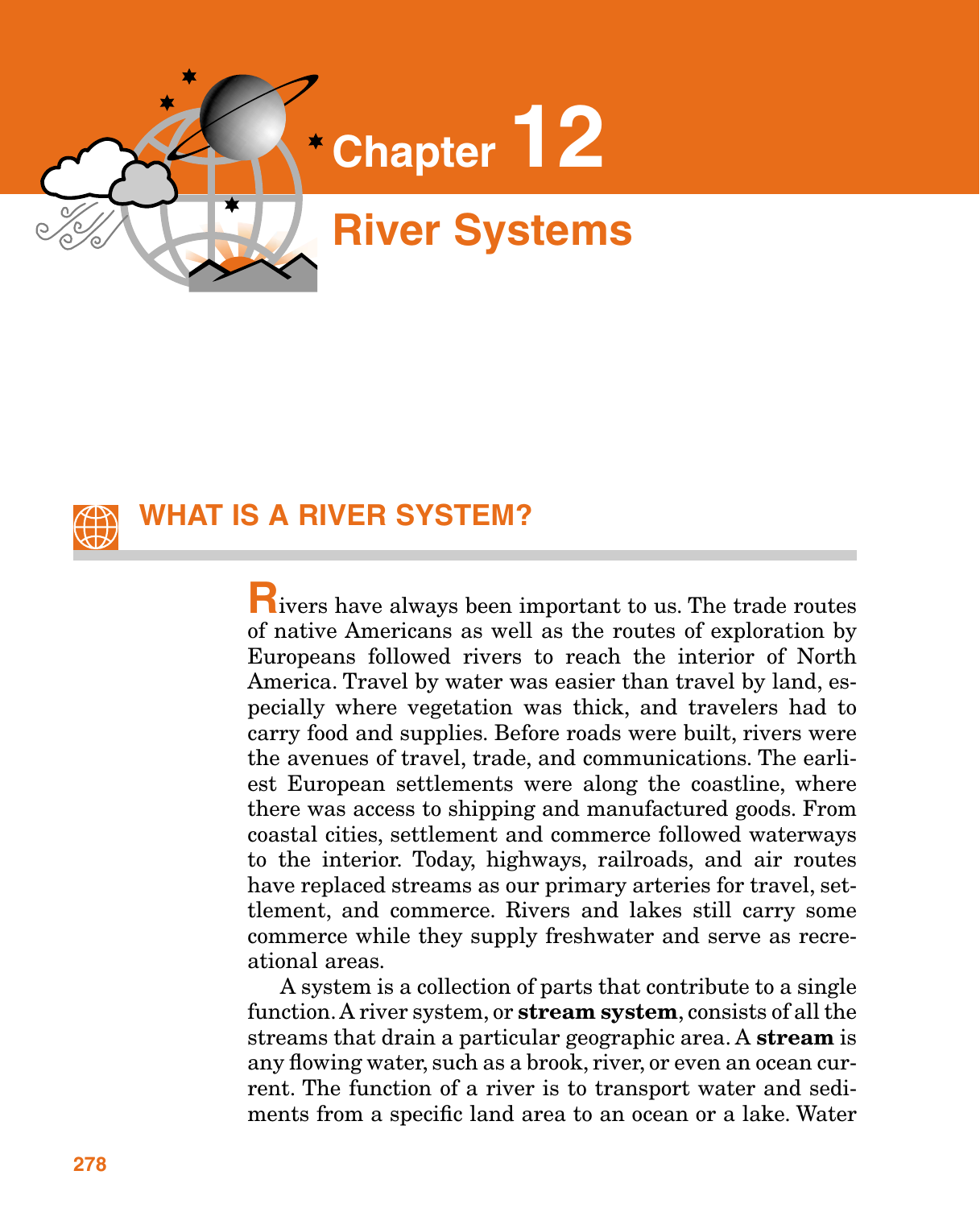

**Figure 12-1** This braided stream in Alaska is transporting so much sediment that the stream spreads over its own sediment load.

and sediments have potential energy at the beginning of their journey. The amount of energy depends on how high they are above the end, or mouth, of the stream.As water and sediment flow downhill, potential energy is changed to kinetic energy. At the end of the stream where water flows into the calm water of a lake or ocean, potential energy has decreased because water and sediments are at their lowest elevation. Kinetic energy decreases as these materials stop moving. For these materials, the transporting function of the stream system has been accomplished. Figure 12-1 shows a stream that is transporting a large load of sediment.



The geographic area drained by a particular river or stream is its **watershed**, or drainage basin. All the rain, snow, and other precipitation that falls into the watershed and does not escape by infiltration, evaporation, or transpiration must exit the watershed through its principal river, stream, or other body of water. (Sometimes a lake or an ocean rather than a river is used to define a watershed.) **Drainage divides** separate one watershed from the next. These are high ridges from which water drains in opposite directions. You can identify watershed boundaries and trace the perimeter of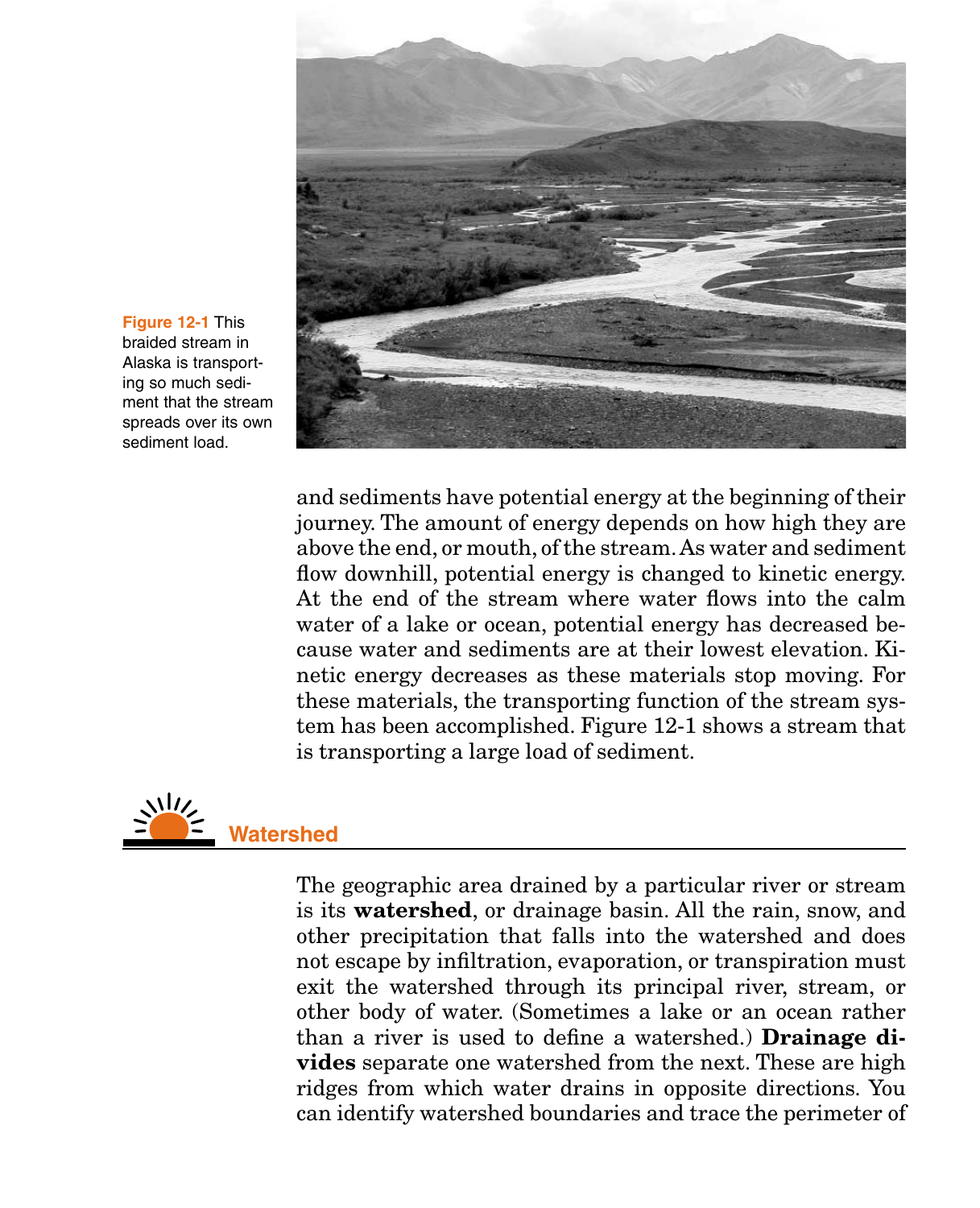

**Figure 12-2** The Mississippi River and its tributaries drain about half of the surface area of the United States.

## a watershed by drawing a line that separates all the streams draining into one watershed, from streams that flow into adjacent watersheds. Drainage divides never cross streams or rivers. At its lowest level, the drainage divide of a particular stream ends only where the stream flows into another body of water. Figure 12-2 shows the Mississippi River's watershed.

Watersheds are important because they show the region drained by a particular stream system. Figure 12-3 shows a small watershed in Utah. Communities that draw water from a nearby stream or river depend on rain and snow that falls within the watershed. The availability of water for such a community depends only on the amount and the quality of



**Figure 12-3** The

water that flows to the lowest point in this closed basin in Utah evaporates during dry summer weather.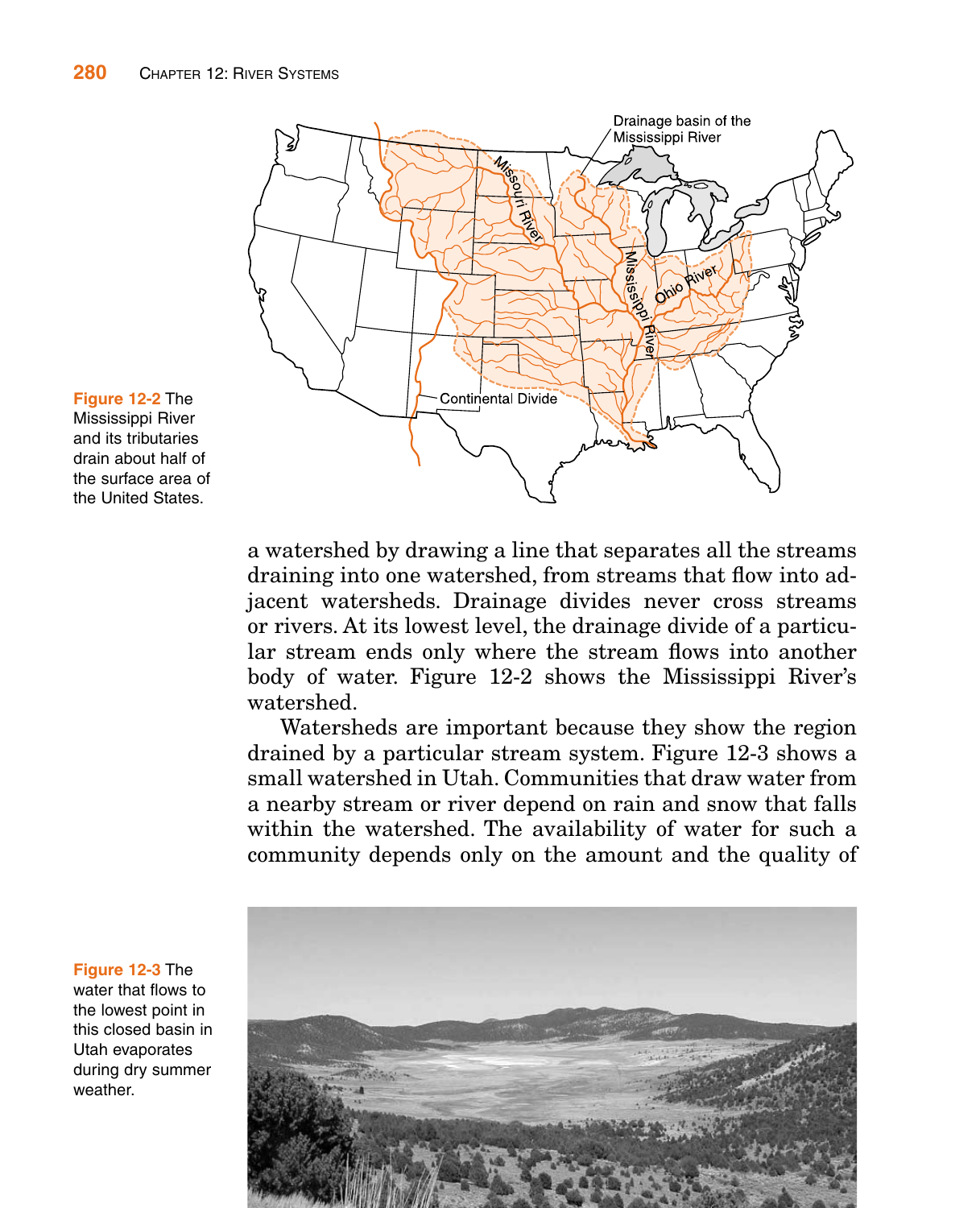precipitation in the watershed upstream from the municipal intake. When a water-soluble form of pollution is released into the environment, it flows downhill, and is carried into the nearest stream. As smaller streams join larger streams, the pollution affects only downstream locations in the watershed. Like water pollution, flooding is also confined to a particular watershed.

Most of the precipitation that falls over the continents falls on solid ground. If this water does not infiltrate the ground or evaporate, it must flow downhill under the influence of gravity as **overland flow**, or **runoff**. The amount of runoff depends on the slope of the land, the permeability of the surface, and the amount of precipitation. The steeper the slope, the greater the runoff. More water runs off a hard surface, such as pavement, than off a permeable surface, such as soil. The presence of grasses and shrubs in the soil also decreases runoff because they absorb water. The greater the amount of precipitation, rain or snow, the greater the runoff. Overland flow continues until the water reaches a stream.

Names such as brook or creek are often used to label small streams that flow into larger streams such as rivers. A stream that flows into another larger stream is called a **tributary**. In large watersheds, small tributaries join to form larger tributaries which themselves may be a tributary of even larger streams. The Bedrock Geology of New York State map in the *Earth Science Reference Tables* shows some of the major rivers of New York State.

### **ACTIVITY 12-1 DRAINAGE OF THE SCHOOL GROUNDS**

Make a map of your school grounds to determine how water drains off different parts of the property. On the map, identify potential sources of water pollution and show what parts of the grounds would most likely be affected by these sources of pollution. Also show where runoff could cause erosion problems and suggest ways to prevent these problems.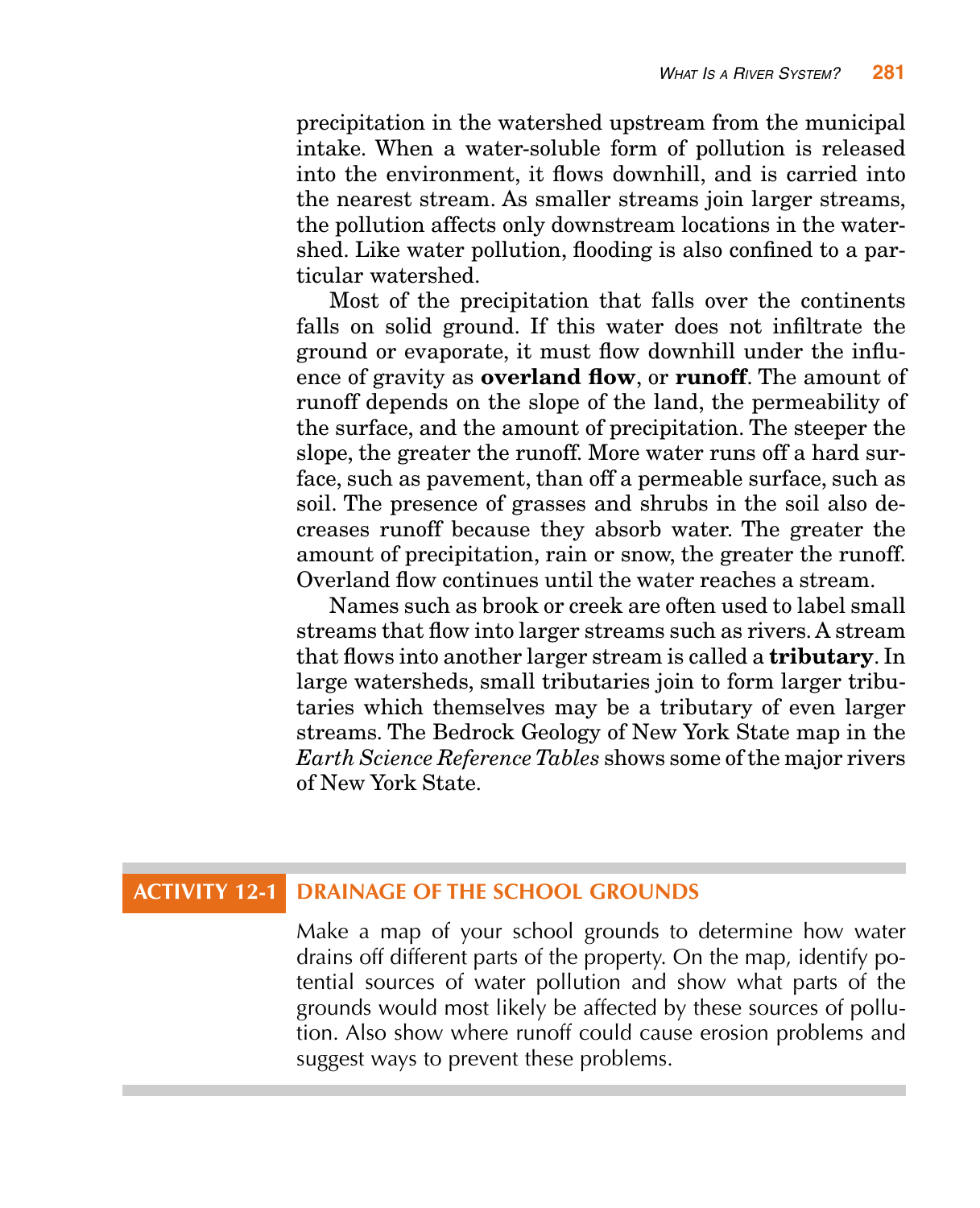

As most streams flow from their source to their mouth, the *slope*, or *gradient*, of the stream decreases and the shape of the valley becomes broader. Streams that form steep, V-shaped valleys in mountain areas emerge into regions where the land is less steep. Here the valleys become broad with floodplains. (See Figure 12-4.)

**FLOODPLAIN** Most of the time, the stream is confined to a relatively narrow and winding path along the bottom of the valley. But in times of flood, streams overflow their banks and spread over a flood plain. A **floodplain** is a flat region next to a stream or river that may be covered by water in times of flood. Floodplains are valued as agricultural land because sediments brought by periodic floods enrich the soil with important minerals and nutrients for plant growth. Figure 12-5 shows a stream as it changes through time from a narrow, steep-sided valley to a broad valley in which the stream can wander over its floodplain.

The occasional flooding of agricultural land is considered an acceptable risk. However, when local governments allow



**Figure 12-4** As a stream flows out of mountains and tributaries add water, V- shaped valleys change to broader valleys with flood plains. Deltas are deposited where the stream slows upon entering a lake or ocean.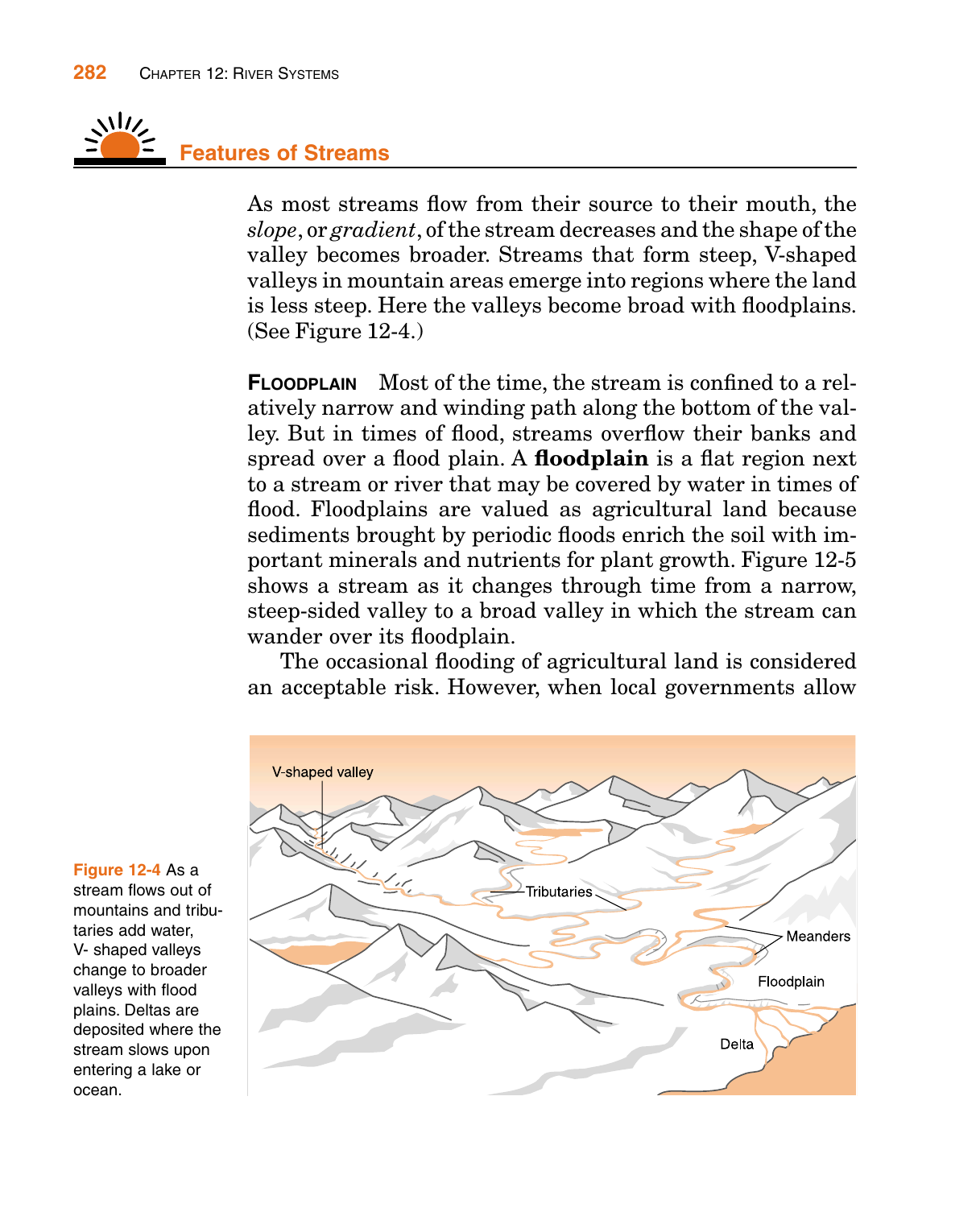

**Figure 12-5** Through time, rivers erode their valleys changing from a narrow, steep sided, V–shaped valley to a valley with a broad U–shaped bottom and a floodplain.

> houses and other buildings to be constructed on floodplains, periodic flooding can cause considerable losses. This is why zoning laws are important to protect citizens from property loss and even loss of life in times of flood.

> **DELTA** As most rivers continue downstream, they empty into the calm water of a lake or ocean. With loss of velocity, the water also loses its ability to transport sediment. Deposition often forms a delta at the end of the stream. A **delta** is a region at the end (mouth) of a stream or river that consists of sediments deposited as the velocity of the stream decreases. The name *delta* comes from the Greek letter A (delta). Sometimes delta deposits have this shape. Look again at Figure 12-4, which shows stream features including V-shaped valleys, tributaries, a floodplain, and a delta.

> **MEANDERS** As a stream flows over relatively flat land, its path develops curves called **meanders**. Builders of irrigation canals have discovered that when the channel has a soft streambed and little slope, the path of the canal tends to meander. Even when the path of the water is initially straight, meanders develop, through time, unless the banks are lined with a hard material such as concrete. The curves of a meandering stream are the natural shape of steams and rivers that have a low gradient and flow over a broad valley.

> Once meanders have formed, they do not remain stationary through time. If you could see a greatly speeded-up view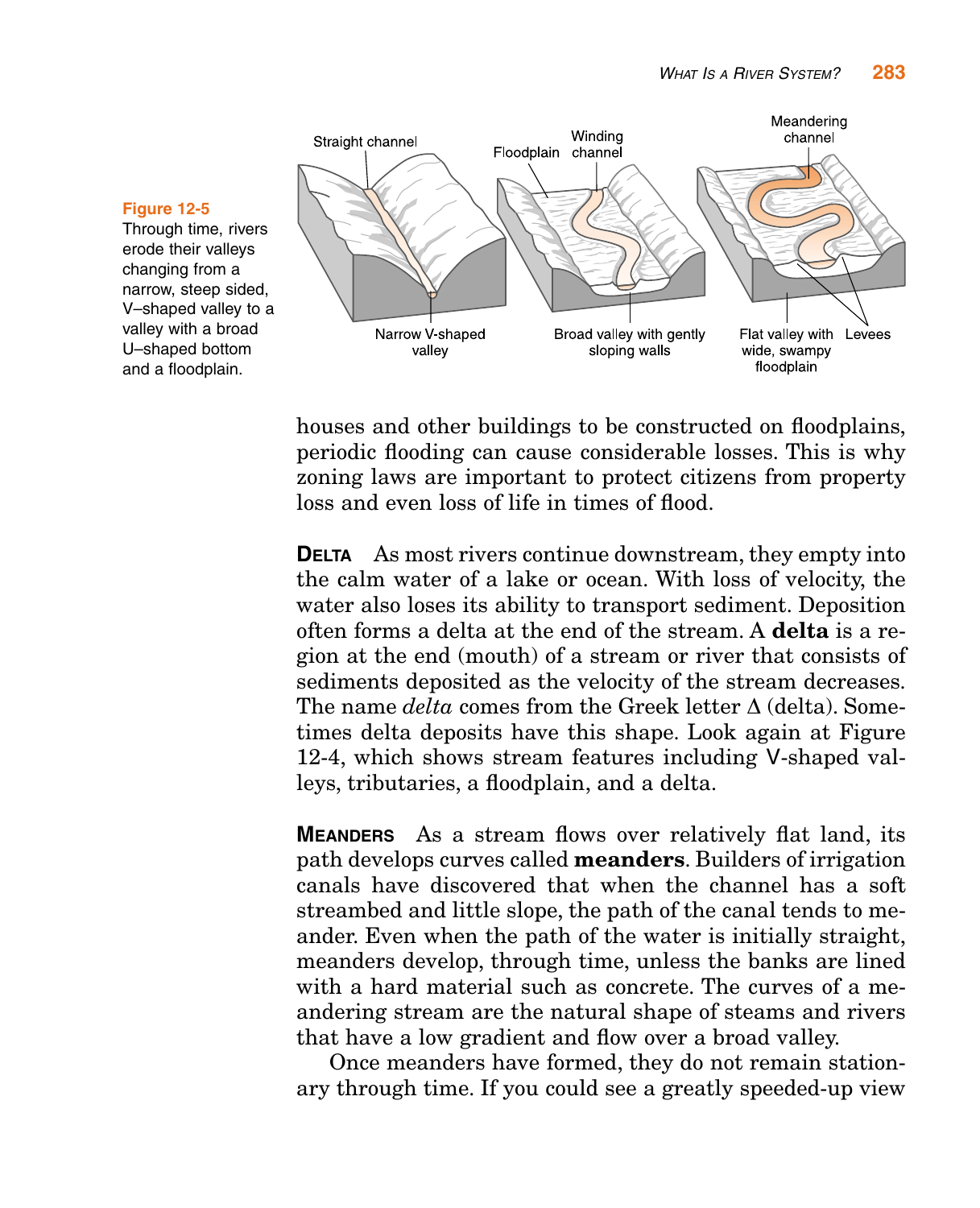

**Figure 12-6** In a straight section of a stream (A–B) the fastest current is at the center of the stream. But in a meander (W–X and Y–Z) the fastest current swings to the outside of the curve. Erosion (*E*) occurs on the outsides of meanders where the current is fastest and deposition (*D*) takes place on the inside of meanders where water flows slowest. Erosion and deposition cause streams to change their paths through time.

of a meandering stream over many years, the meanders would shift like the slithering motion of a snake. How do they do this? Streams change their course as a result of erosion and deposition. Erosion occurs where the water flows fastest and deposition takes place where the water slows down.

Figure 12-6 is a diagram of a section of a stream. The length of the arrows indicate the water's speed at various places in the stream. Where the stream is straight, the fastest current is near the center. But when the water flows through a meander, the fastest current swings to the outside of the curve. Inertia is responsible for the changing position of the fastest water. This is the same force you feel when you quickly round a corner in a car. Everyone in the car feels a force to one side of the car. In the same way, the water in the stream travels in a straight path until water building up at the side of the stream forces the water to turn.

This pattern of water velocity with continuing erosion and deposition change the course of a meandering stream. For ex-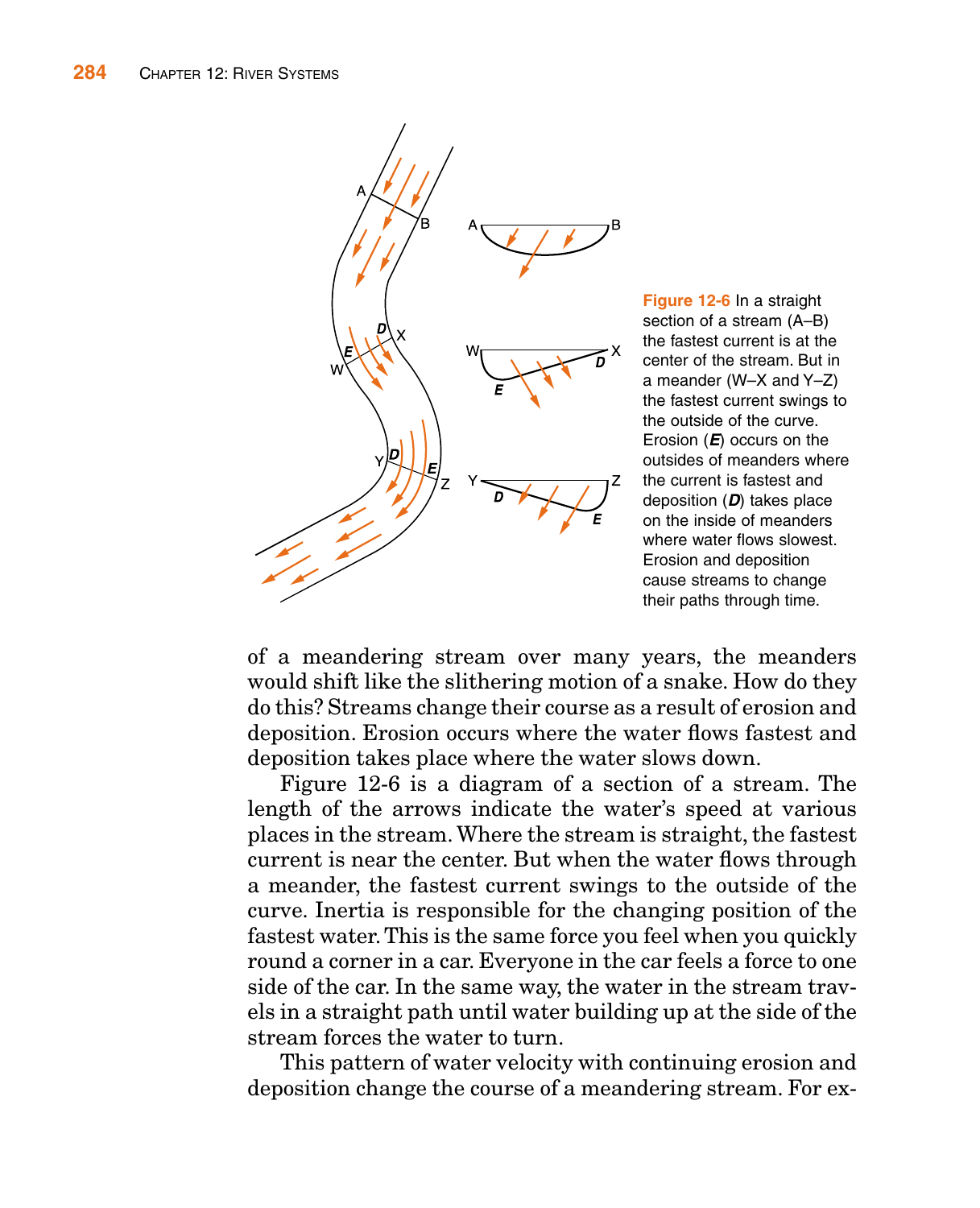

**Figure 12-7** Meanders form where the stream gradient is low and there is a broad floodplain. Diagram A shows the stream starting to form a meander. In B erosion and deposition are starting to cut through the meander. The cutoff is complete in C. Deposition along the edge of the river leaves the meander isolated as an oxbow lake in D.

ample, in Figure 12-6 along profile A–B, the shape of the stream is not changing. Therefore erosion and deposition are in equilibrium. But at a meander, the faster current swings to the outside of the curve and causes erosion. On the inside of the bend where the water is slow, deposition dominates. If a stream has a low gradient, a straight stream will tend to form meanders and then cut off its meanders as shown in Figure 12-7.

**LEVEES** Streams in broad valleys sometimes flood and leave deposits of sand and silt on the land bordering and parallel to the streams. These ridges are called levees. In the area of New Orleans, Louisiana, the first homes were built on the natural levees along the Mississippi River. These areas were the highest and driest locations in the flat delta region. The land away from the riverbanks is often low and swampy. These natural levees are often used as foundation for tall, human-made levees, which are built to keep the river confined to its channel in times of flood.

However, when people alter natural systems, untended results often occur. Tall levees may force the river to deposit its sediment load in the river channel. In some locations, the Mississippi River is now higher than the surrounding land. This increases the danger of flooding, and may require the artificial levees to be built higher and higher through time.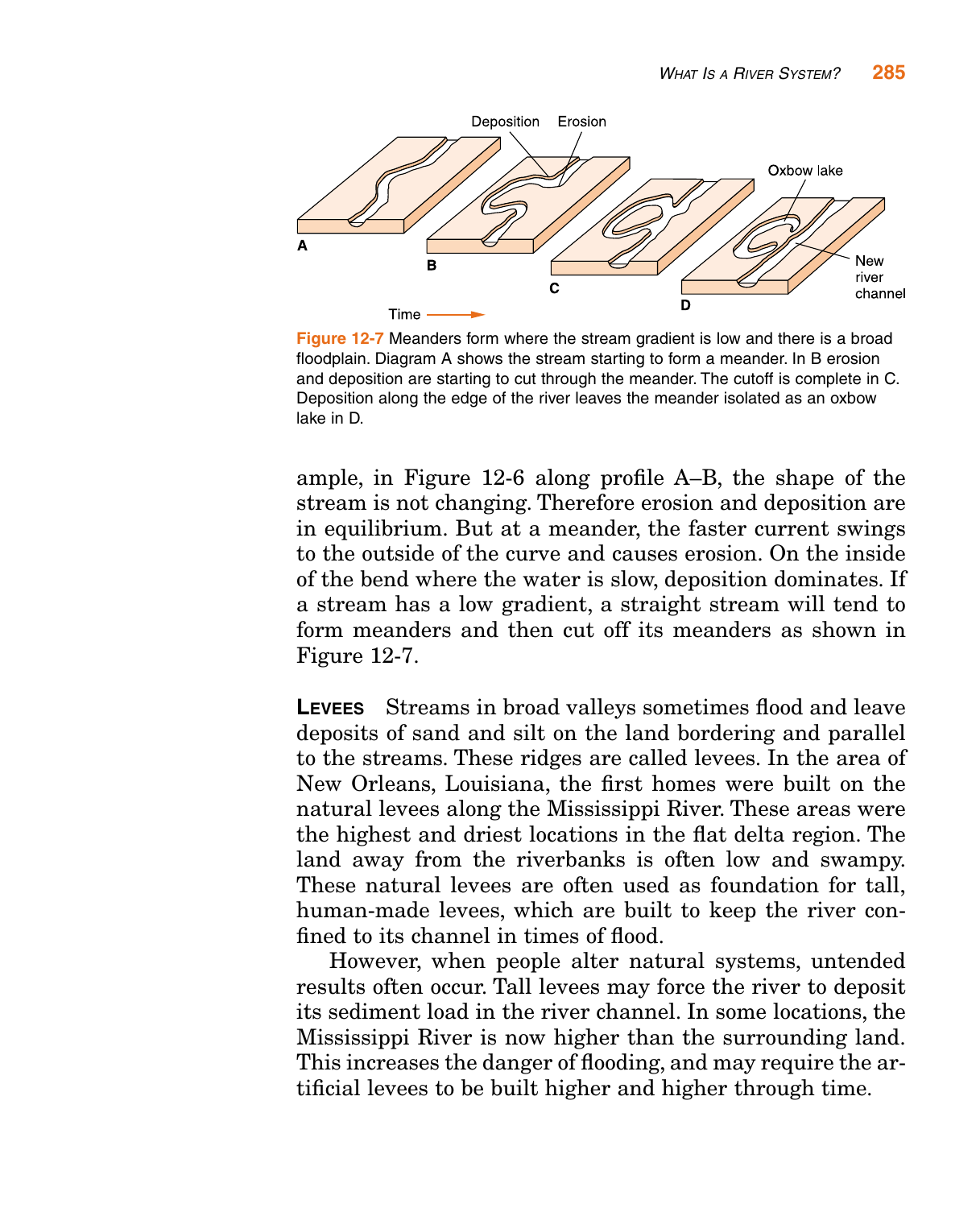## **ACTIVITY 12-2 MODELING A STREAM SYSTEM**

Materials: stream table, fine sand, or coarse silt

Observe and list characteristics and common features of streams that develop on a stream table. How does the path of the stream change through time? Where do erosion and deposition occur?



**T**wo aspects of streams that scientists measure are size and velocity. Size is more than just the length of the stream. Several factors affect the velocity of a stream.



The size of a stream can be measured in several ways. One measure is the area of its watershed. In general, the larger the drainage basin, the larger the stream. However, some locations receive more precipitation than others. In a dry region, a large watershed may only supply water to streams that are dry most of the year. Some watersheds receive so little rain and snow that none of the water in the stream flows out of the watershed. Streams in these areas run into bodies of water that lose their water by evaporation, or the stream water may seep into the ground before the stream reaches its lowest level.

Stream size is more often measured by finding discharge. **Discharge** is the amount of water flowing in a stream past a particular place in a specified time. For example, a small stream may have discharge of a fraction of a cubic meter per second. However, the Amazon River in South America, which has the greatest discharge of any river on Earth, discharges about 200,000 m3 of freshwater into the Atlantic Ocean each second.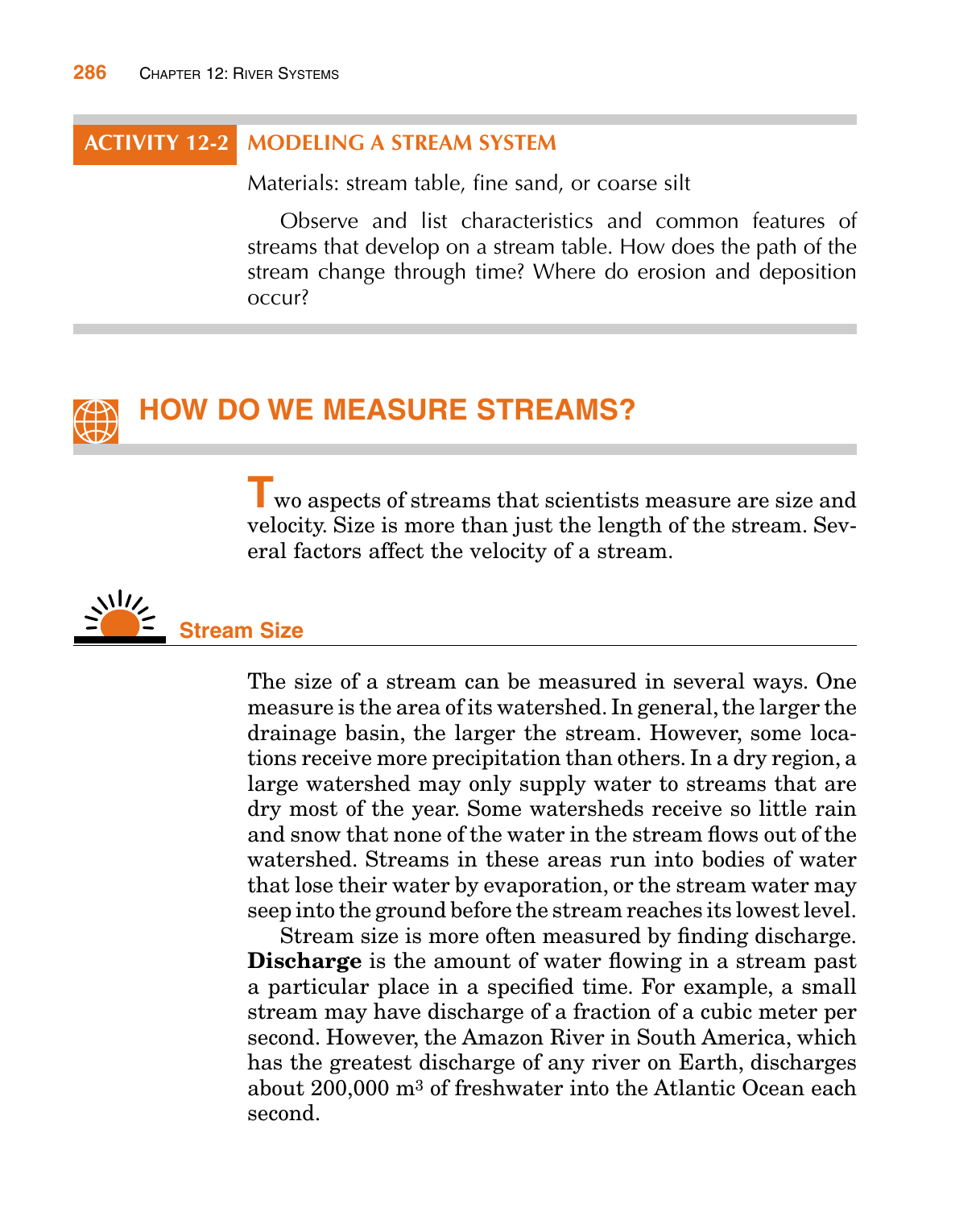To measure the discharge of a stream, you need to measure the area of its cross section at a particular location, then multiply that value by the velocity of the stream. You can determine the area of the cross section by multiplying the average depth of the stream by its width at that point. Area is in units such as square meters. Velocity can be expressed in meters per second. The product of these values is therefore cubic meters per second. The formula below shows how to calculate discharge volume:

 $Discharge = area$  of cross section  $\times$  stream velocity

## **ACTIVITY 12-3 MEASURING STREAM DISCHARGE**

Materials: Device to measure distance, watch, or timer

Use the method in the text above to measure the discharge of a stream near your school or home. Can you devise a different method to find the discharge in order to verify the first value that you obtained?

Streams respond differently to rainfall depending on their sizes. As you can see in Figure 12-8, large streams are slower to respond than small streams. This is because the water in a large drainage basin has a greater distance to flow before it reaches the major stream. Streams in smaller watersheds

**Figure 12-8** Maximum stream discharge occurs after the time of maximum rainfall. In general, small streams respond more quickly than do larger streams because small streams have smaller watersheds.



#### Stream Response to Rainfall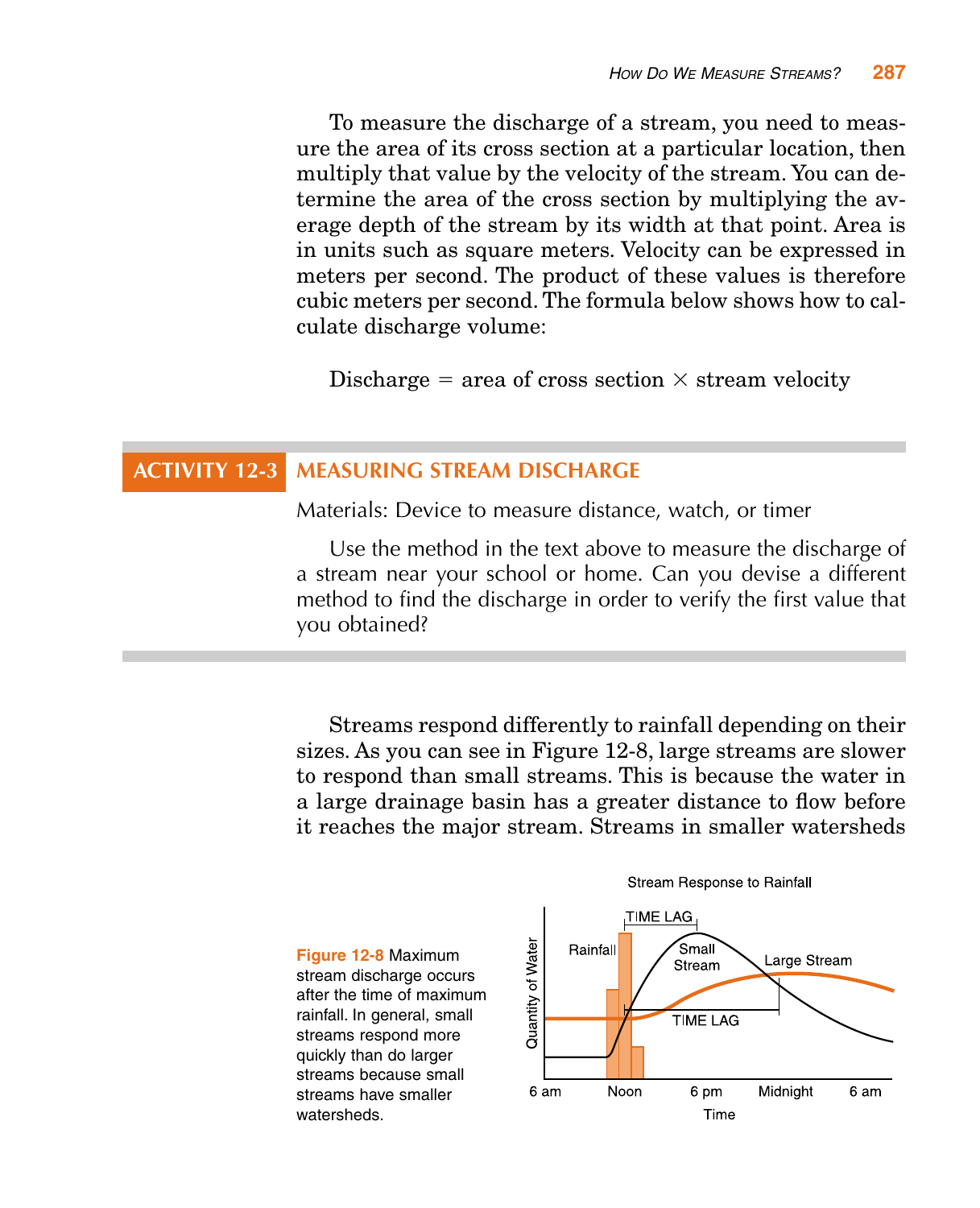generally respond quickly because the precipitation does not flow far to reach a small stream.



How quickly water flows in a stream is a function of three factors:shape of the stream channel,gradient (slope),and volume of water. If the stream channel is straight and smooth, water can flow quickly. But if the stream is flowing through large rocks, the rocks slow the water as it bounces from rock to rock. Many mountain streams are filled with coarse sediment such as large cobbles and boulders that slow the stream velocity.

The gradient of a stream also determines how quickly water moves. The force of gravity maintains flow of water. Other factors being equal, the steeper a stream channel, the faster water will flow.

The third factor is the volume of water flowing in a stream. As the quantity of water in a stream increases, so does the pull of gravity. If the discharge of a stream increases, usually the weight of water increases more quickly than the resistance of the stream channel. Most streams are steepest at the beginning of the stream and the gradient decreases as they flow downstream. But many rivers flow faster as they move downstream because the increase in the volume of the stream dominates over the reduction in slope.

Figure 12-9 shows profiles along the length of the Hudson River and the Colorado River. The concave shape of these profiles is typical of many streams: steeper near their sources than they are near the end of the stream.



## **WATER VELOCITY**

Materials: Stream table or running water and tilted trough to represent a stream bed, meter stick, stop watch, or timer

Determine the influence of gradient and stream discharge on stream velocity. Measure the velocity of the water as the gradient and the discharge are changed. Use your data to explain how gradient and discharge affect stream velocity.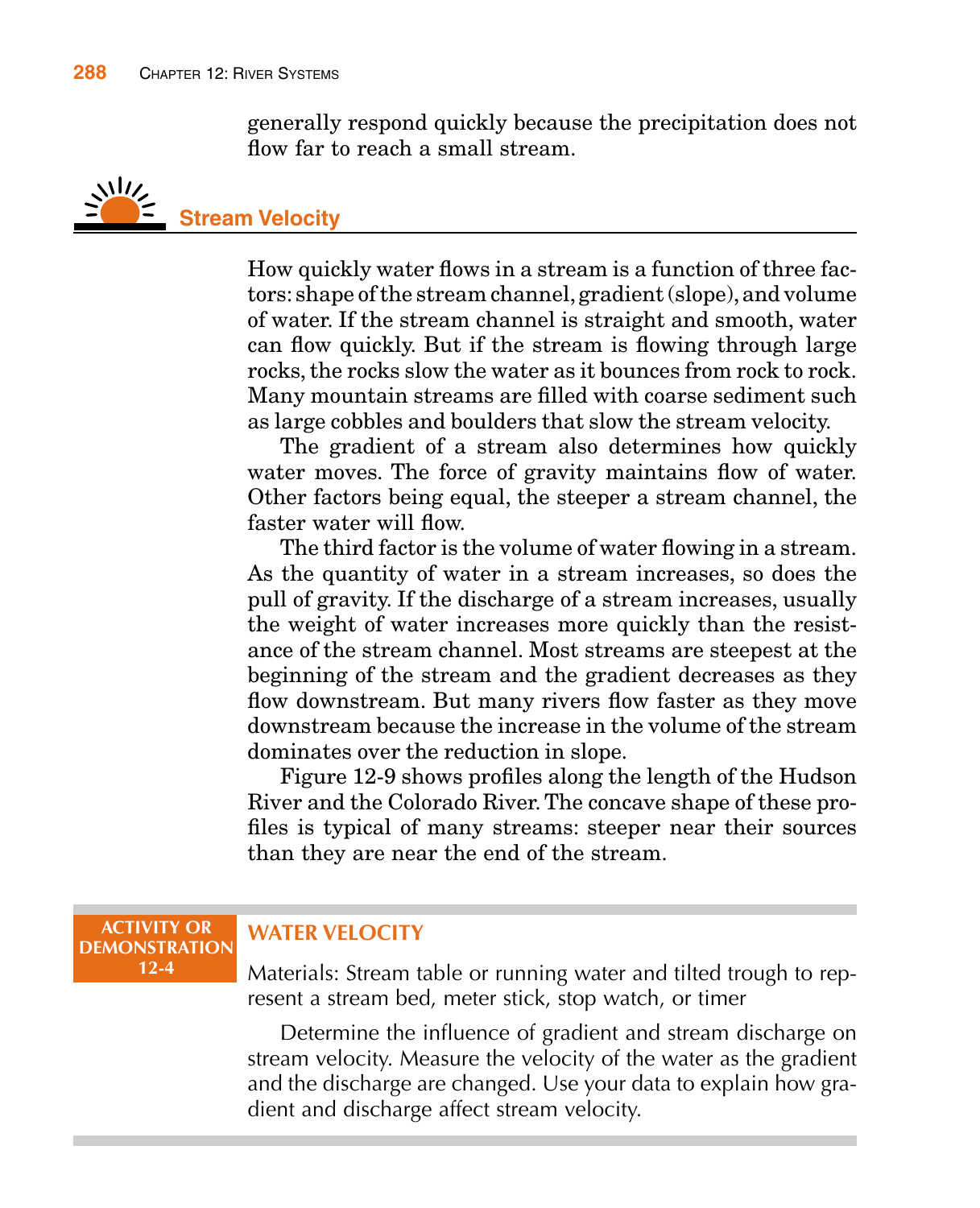

**Figure 12-9** The longitudinal profiles of both rivers are concave as their slope decreases downstream. The double concave shape of the Colorado River profile is evidence of uplift of the Colorado Plateau.

You can measure the speed of a stream by selecting a relatively straight section of a small stream. You will need a device to measure distance, such as a meter stick, a timing device such as a watch with a second hand, or a stopwatch, and an object to float downstream. (In case there is wind, it may be best to use an object that floats, but is mostly submerged.) Measure the length of the stream section in units such as meters. Then place the floating object in the water above the measured section and time how long it takes for the object to float through the measured distance. The stream velocity can be calculated using the formula.

 $\text{Velocity} = \frac{\text{distance}}{\text{time}}$ 

### **SAMPLE PROBLEM**

**Problem** Two students stand 53 m apart along a straight portion of a small stream. One student places a floating marker in the stream and immediately begins timing it with a stopwatch. If the marker passes the second student in 15 s, what is the average velocity of this section of the stream?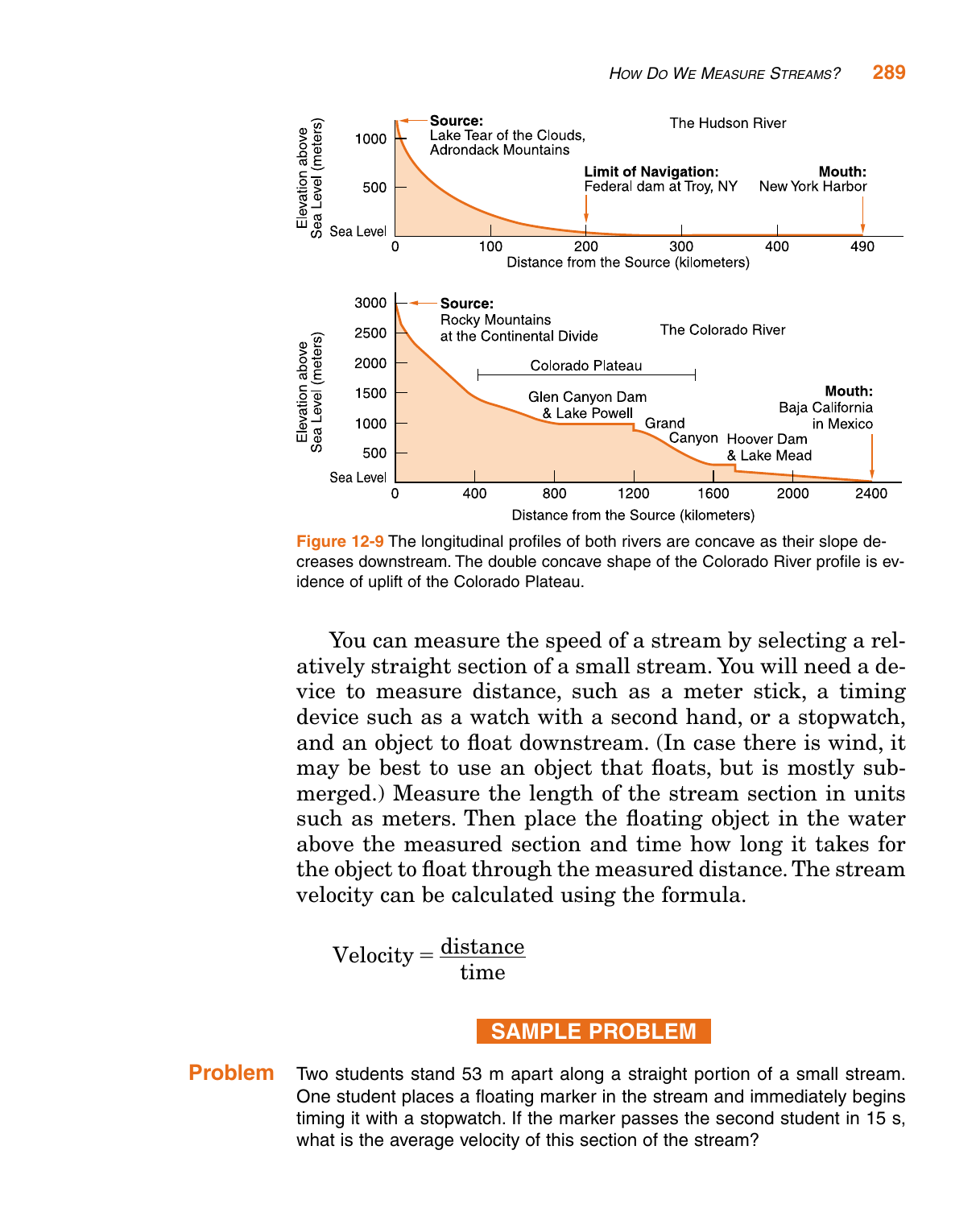*Solution*

 $\text{Velocity} = \frac{\text{distance}}{\text{time}}$ m  $=\frac{53 \text{ m}}{5 \text{ s}}$  $= 3.5 \,\mathrm{m/s}$ 

Notice that the solution is expressed to two digits, as are the values of time and distance.



- 1. A floating marker takes 21 s to travel 88 m along a straight portion of a stream. What is the average velocity of this section of the stream?
- 2. The average velocity of a stream is 2.7 m/s. How far will a marker travel in 16 s?

## **ACTIVITY 12-5 MEASURING STREAM VELOCITY**

Materials: Device to measure distance, watch, or timer

Use the method in the text above to measure the velocity of a small stream near your school or home. (**Note:** This should be done under adult supervision to ensure safety.)



## **WHAT IS A DRAINAGE PATTERN?**

**S**treams seek the lowest path as they move downhill, and they tend to erode their beds in places where the ground is weak. Therefore, both topography and geologic structure influence the path streams follow through an area, which we call the **drainage pattern**. By looking at a map view of a stream, you can often infer the underlying bedrock structures. Figure 12-10 shows the relationship between stream pattern and rock structure.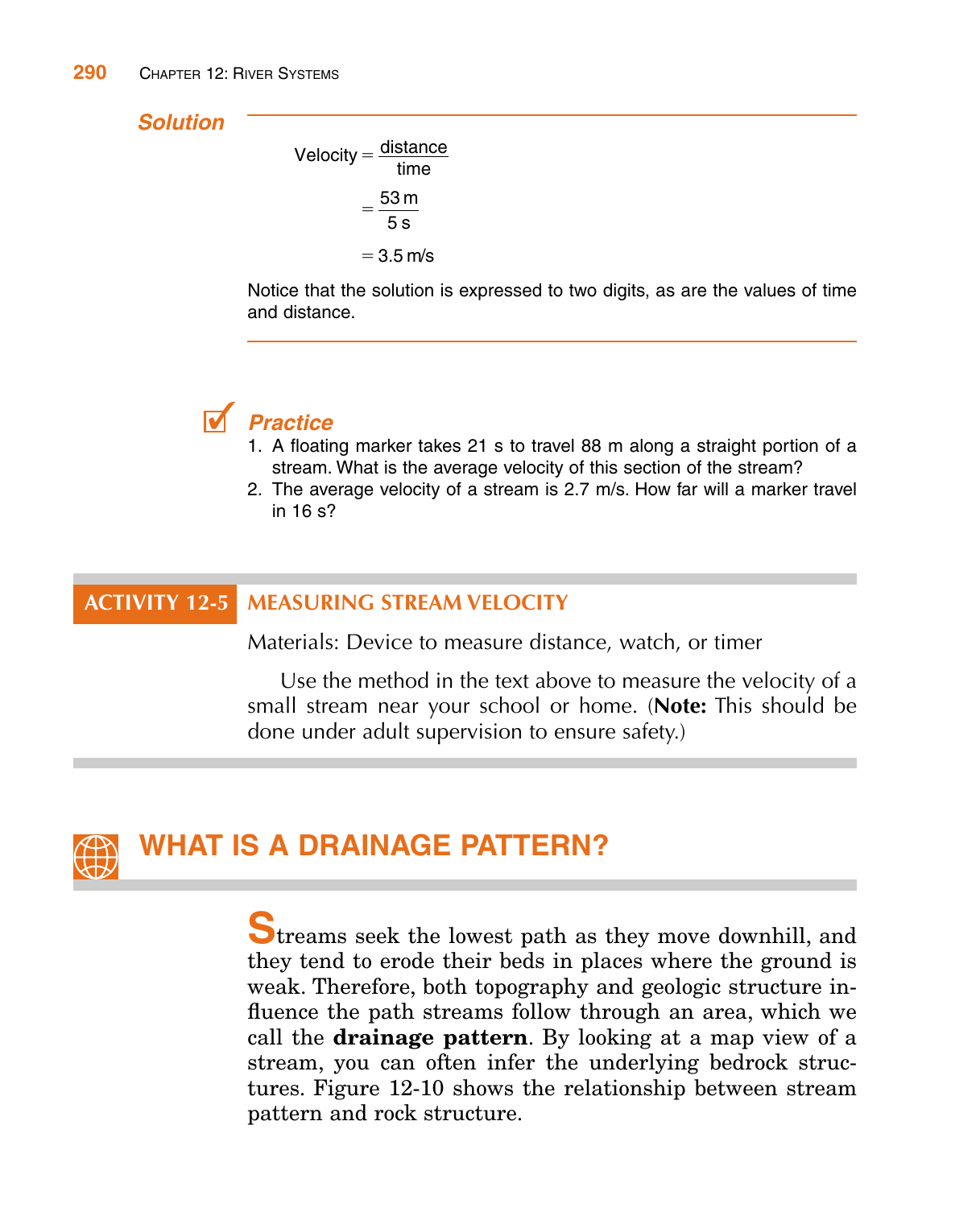

**Figure 12-10** Underlying rock features influence the drainage patterns we see on map views of streams. Streams follow low areas, weak rock types, and fractured rocks.

The most common stream pattern is a dendritic drainage. Dendritic streams flow downhill in the same general direction and they join to make larger streams. As a result, they have a branching appearance. This pattern is common where the bedrock is uniform, without faults, folds, or other major structures or zones of weakness to capture the streams. Dendritic drainage is also common where the rock layers are horizontal. Much of the region of western New York State north of the Pennsylvania border has dendritic drainage because rock layers are flat and there are few faults or folds to divert streams.

A region that has prominent parallel and perpendicular faults, repeated folds, or a strong rectangular jointing pattern will display a rectangular drainage pattern. (Joints are cracks in bedrock along which no significant movement has occurred. They may be related to expansion or regional forces acting on bedrock.) Streams seek the lowest areas of folds, fractured rocks along faults, or the weakest surface bedrock locations.

Annular drainage is a pattern of concentric circles that are connected by short radial stream segments. This type of drainage occurs in an eroded dome

A radial drainage pattern resembles the spokes of a wheel. Streams flow away from a high point at the center of the pat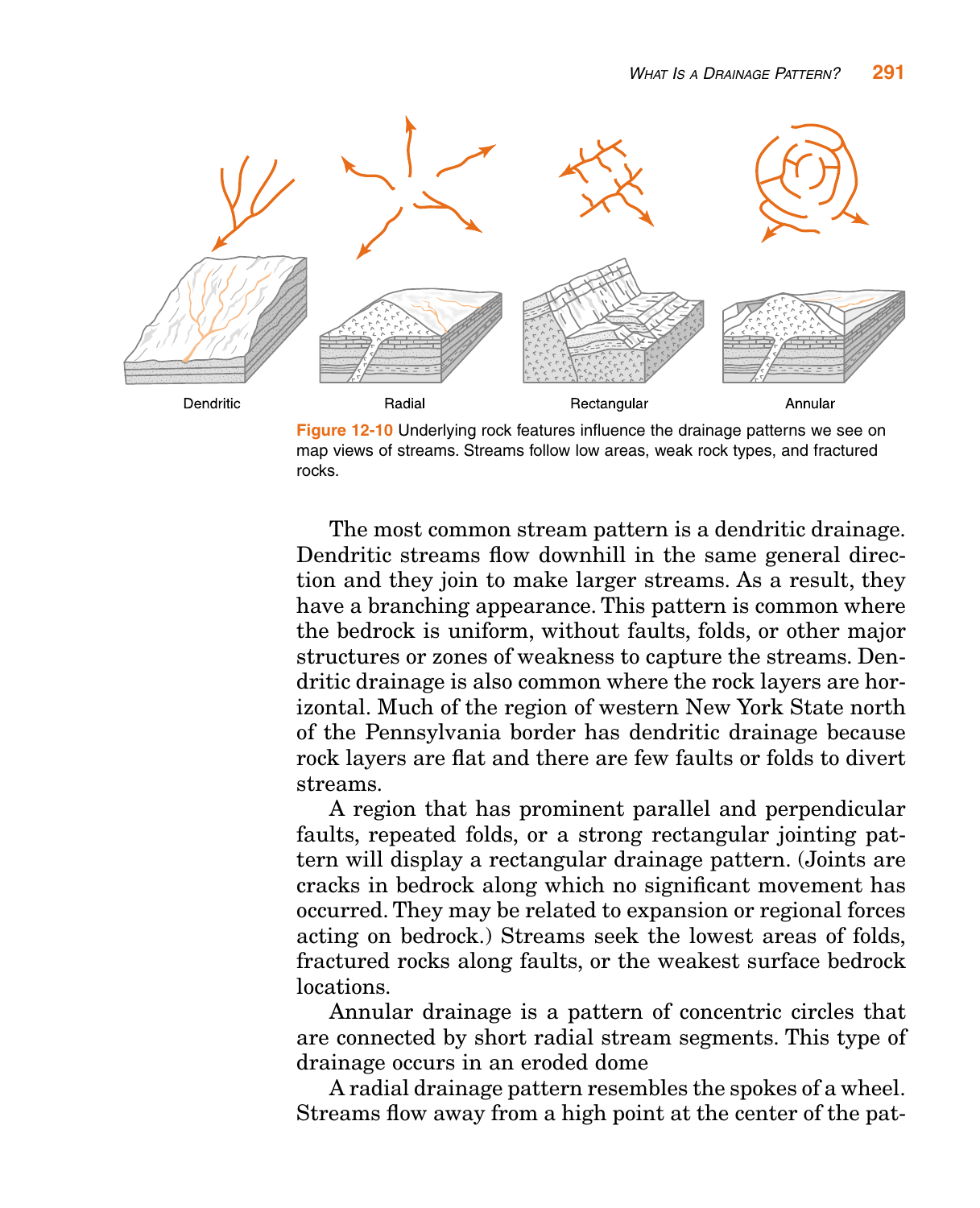tern. Radial drainage may develop on a smooth dome or a volcanic cone. The Adirondack Mountain region of New York displays radial drainage, although rock structures such as faults and folds in the Adirondacks alter the regional pattern and may rake radial drainage hard to observe.

The important point is that the underlying rock types and geologic structures influence streams, and that different structural features produce different patterns of drainage.

## **TERMS TO KNOW**

| delta            | floodplain    | stream system |  |
|------------------|---------------|---------------|--|
| discharge        | meander       | tributary     |  |
| drainage divide  | overland flow | watershed     |  |
| drainage pattern | runoff        |               |  |

## **CHAPTER REVIEW QUESTIONS**

- **1.** Why are streams and rivers with the features of their watersheds called systems?
	- (1) All streams and rivers are the same size.
	- (2) Streams and rivers form straight channels.
	- (3) Different parts contribute the same outcome.
	- (4) The features of one stream system are not found in other stream systems
- **2.** What name is applied to the outside boundaries of a watershed?
	- (1) stream channel
	- (2) meander
	- (3) drainage divide
	- (4) tributary
- **3.** Which river is a tributary of the Hudson River?
	- (1) Delaware River
	- (2) Susquehanna River
	- (3) Mohawk River
	- (4) Genesee River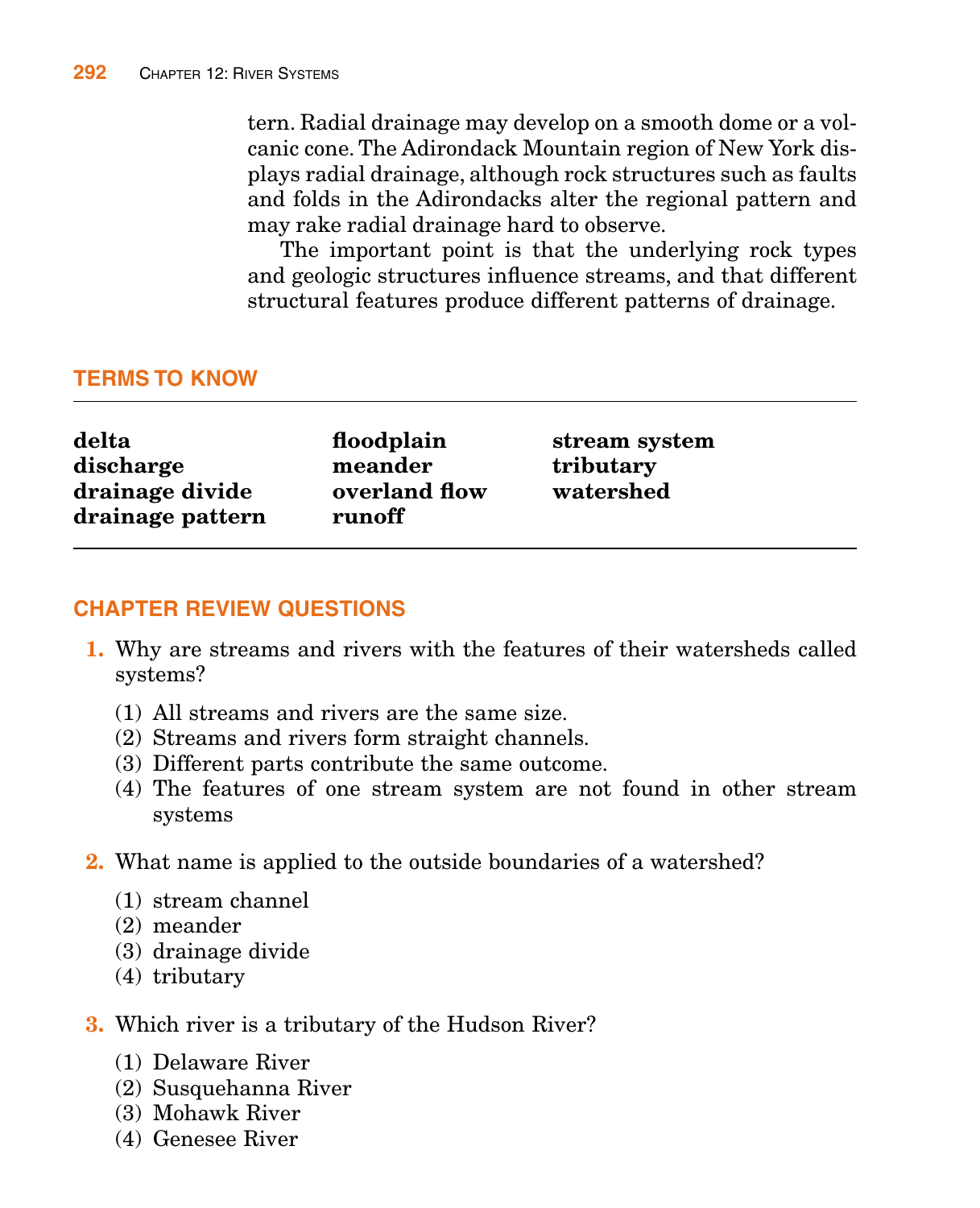- **4.** Which condition would cause surface runoff to increase in a particular location?
	- (1) covering a dirt road with pavement
	- (2) reducing the gradient of a steep hill
	- (3) planting grasses and shrubs on a hillside
	- (4) having a decrease in the annual rainfall

Base your answers to questions 5 and 6 on the diagram below that shows a stream meander.



- **5.** At which point is erosion greatest?
	- (1) A (2) B (3) C (4) D
- **6.** Where is deposition most likely to occur?
	- (1) A (2) B (3) C (4) D
- **7.** The map below shows a meandering stream. A–A' is the location of a cross section. The arrows show the direction of the stream's flow.

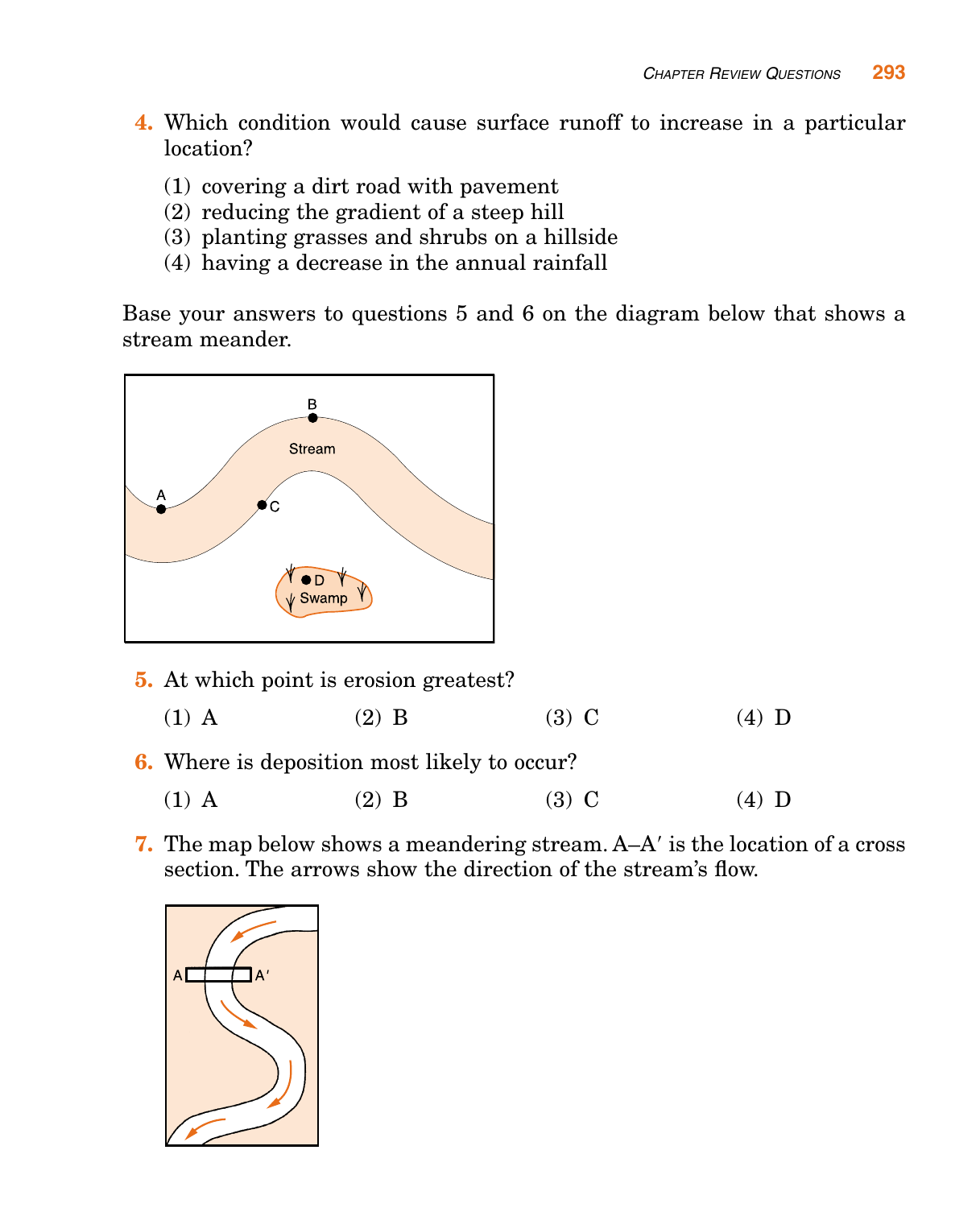Which diagram below best represents the shape of the river bottom at  $A-A'$ ?



- **8.** Which location along a river is the most likely place for deposition to dominate over erosion?
	- (1) the base of a waterfall
	- (2) the outside of a meander
	- (3) a section of the river where the gradient is steep
	- (4) the delta where the river enters the calm water of an ocean
- **9.** Which of the following changes will cause an increase in the amount of erosion in a stream?
	- (1) an increase in the hardness of bedrock
	- (2) an increase in the stream discharge
	- (3) a decrease in the gradient of the stream
	- (4) a decrease in the average temperature
- **10.** Which change would cause an increase in stream velocity?
	- (1) an increase in the concentration of dissolved solids in the water
	- (2) an increase in the volume of water flowing in the stream
	- (3) a decrease in the slope of the stream
	- (4) a decrease in the temperature of the water
- **11.** Which change would be most likely to increase velocity of water flowing in a river?
	- (1) a decrease in gradient (3) an increase in latitude
		-
- 
- (2) a decrease in rainfall (4) an increase in discharge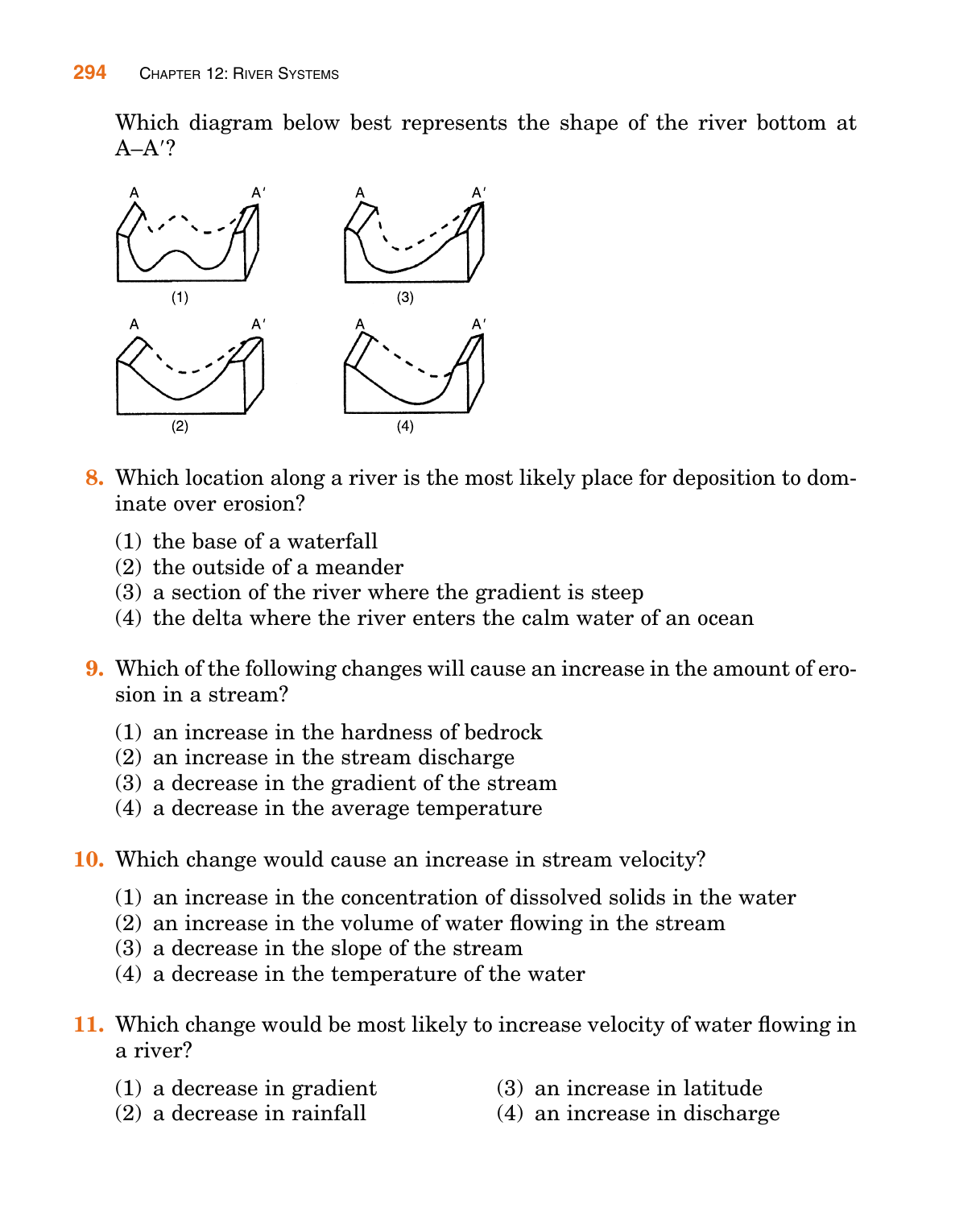**12.** The diagram below is a map showing the stream drainage pattern for an area of Earth's crust.



Which geologic cross section shows the most probable underlying rock structure and surface for this area along line A–B?



- **13.** Which type of stream drainage pattern is most likely in a location where a constant slope dips gently to the north and the bedrock is uniform granite without folding, faulting, or other geologic structures?
	- (1) a rectangular drainage with streams aligned at right angles
	- (2) a branching drainage in which streams join as they flow north
	- (3) streams flowing away from a central location like spokes on a wheel
	- (4) a drainage pattern that contains many concentric circles connected by short radial stream segments
- **14.** Which of the following factors is *least* likely to influence the drainage pattern of streams in a watershed?
	- (1) differences in the hardness of bedrock
	- (2) size of grains in the bedrock
	- (3) folding of the bedrock
	- (4) faulting of the bedrock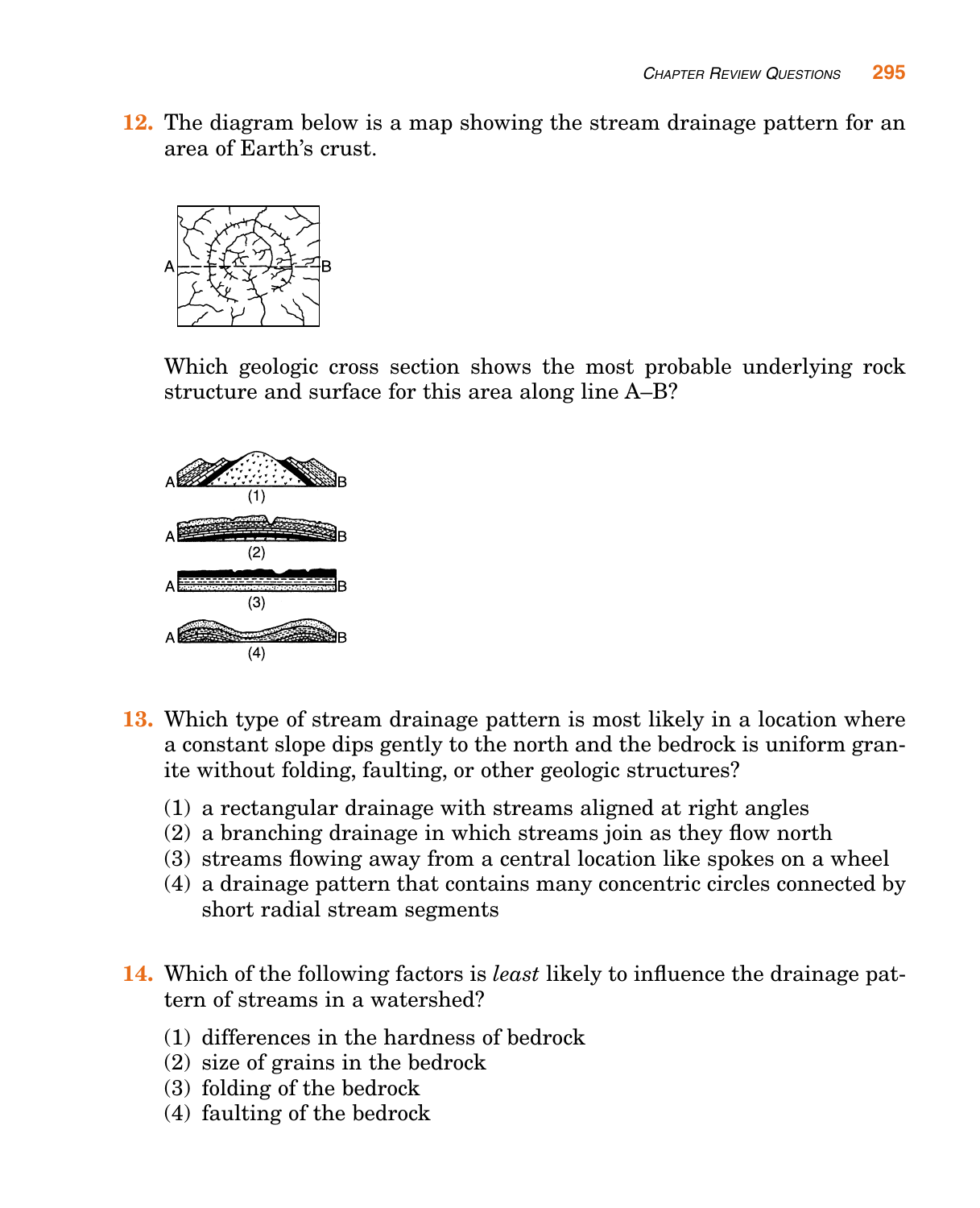- **15.** Mercury was found in water wells of a small community. What was the most probable source area of the mercury?
	- (1) rainfall in a different watershed
	- (2) a waste dump in a different watershed
	- (3) a factory upstream in the same watershed
	- (4) a housing development downstream in the same watershed

## **Open-Ended Questions**

- **16.** What are the principal functions of any stream system?
- **17.** Why are low areas near rivers better suited for farmland and growing crops than they are for use as home sites.
- **18.** A student decided to measure the speed of a stream by floating apples down a straight section of the stream. Describe the steps the student must take to determine the streams surface rate of movement (speed) by using a stopwatch, a 4-m rope, and several apples. Included the equation for calculating rate.
- **19.** The diagram below shows a stream with a constant flow running through an area where the land around the stream is made of uniform sand and silt. Show the future path of this stream resulting from erosion and deposition as it usually occurs along a meander by drawing two lines to show the future stream banks.